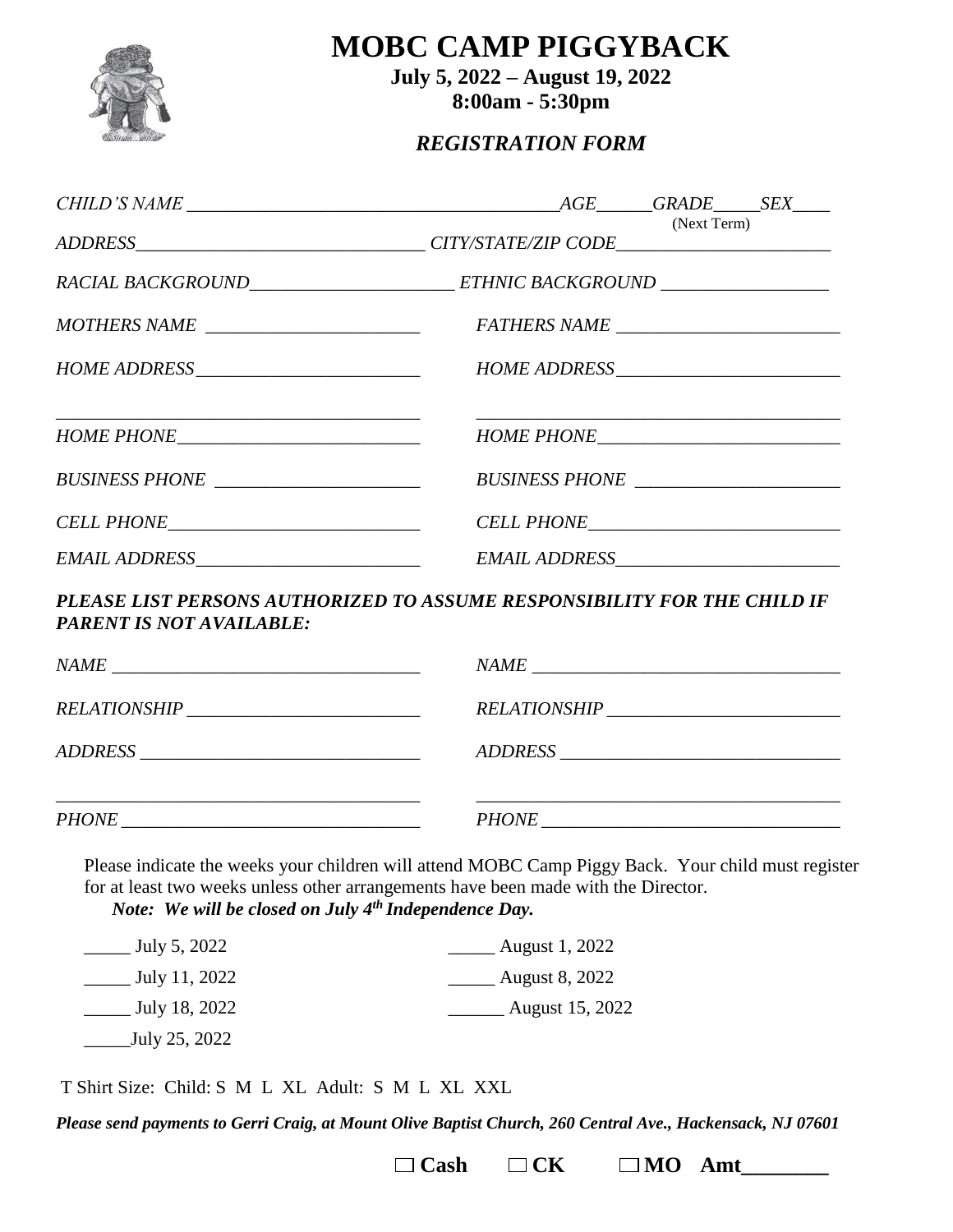# **MOBC CAMP PIGGYBACK** *EMERGENCY INFORMATION AND RELEASE CARD*

|                                                                                                                                           | $\textit{AGE}\_\textit{54}$                                                                                                                                                                                                                                                                                                                                                                                                                                                            |
|-------------------------------------------------------------------------------------------------------------------------------------------|----------------------------------------------------------------------------------------------------------------------------------------------------------------------------------------------------------------------------------------------------------------------------------------------------------------------------------------------------------------------------------------------------------------------------------------------------------------------------------------|
|                                                                                                                                           |                                                                                                                                                                                                                                                                                                                                                                                                                                                                                        |
|                                                                                                                                           |                                                                                                                                                                                                                                                                                                                                                                                                                                                                                        |
|                                                                                                                                           |                                                                                                                                                                                                                                                                                                                                                                                                                                                                                        |
| <b>DOCTOR'S NAME</b>                                                                                                                      |                                                                                                                                                                                                                                                                                                                                                                                                                                                                                        |
|                                                                                                                                           |                                                                                                                                                                                                                                                                                                                                                                                                                                                                                        |
|                                                                                                                                           |                                                                                                                                                                                                                                                                                                                                                                                                                                                                                        |
|                                                                                                                                           |                                                                                                                                                                                                                                                                                                                                                                                                                                                                                        |
| PLEASE LIST ANY SPECIAL ILLNESS OR ALLERGIES                                                                                              |                                                                                                                                                                                                                                                                                                                                                                                                                                                                                        |
|                                                                                                                                           |                                                                                                                                                                                                                                                                                                                                                                                                                                                                                        |
| *PLEASE PROVIDE YOUR CHILD'S IMMUNIZATION RECORD WITH THE REGISTRATION                                                                    |                                                                                                                                                                                                                                                                                                                                                                                                                                                                                        |
| IS THERE ANYTHING ELSE THAT YOU WOULD LIKE TO TELL US ABOUT YOUR CHILD THAT<br>WILL HELP TO MAKE SUMMER CAMP A POSITIVE EXPERIENCE        |                                                                                                                                                                                                                                                                                                                                                                                                                                                                                        |
|                                                                                                                                           |                                                                                                                                                                                                                                                                                                                                                                                                                                                                                        |
| MY SIGNATURE BELOW AUTHORIZES CAMP PIGGYBACK TO TRANSPORT MY CHILD<br>NECESSARY.                                                          |                                                                                                                                                                                                                                                                                                                                                                                                                                                                                        |
| <u> 1989 - Johann Harry Harry Harry Harry Harry Harry Harry Harry Harry Harry Harry Harry Harry Harry Harry Harry</u><br><b>Signature</b> |                                                                                                                                                                                                                                                                                                                                                                                                                                                                                        |
| <u>ALTERNATE EMERGENCY CONTACT PERSON</u>                                                                                                 |                                                                                                                                                                                                                                                                                                                                                                                                                                                                                        |
|                                                                                                                                           | $\label{eq:1} \begin{minipage}{0.9\linewidth} \textit{NAME}\xspace = \textit{1} \xspace - \textit{1} \xspace - \textit{1} \xspace - \textit{1} \xspace - \textit{1} \xspace - \textit{1} \xspace - \textit{1} \xspace - \textit{1} \xspace - \textit{1} \xspace - \textit{1} \xspace - \textit{1} \xspace - \textit{1} \xspace - \textit{1} \xspace - \textit{1} \xspace - \textit{1} \xspace - \textit{1} \xspace - \textit{1} \xspace - \textit{1} \xspace - \textit{1} \xspace - \$ |
|                                                                                                                                           |                                                                                                                                                                                                                                                                                                                                                                                                                                                                                        |
|                                                                                                                                           |                                                                                                                                                                                                                                                                                                                                                                                                                                                                                        |
|                                                                                                                                           |                                                                                                                                                                                                                                                                                                                                                                                                                                                                                        |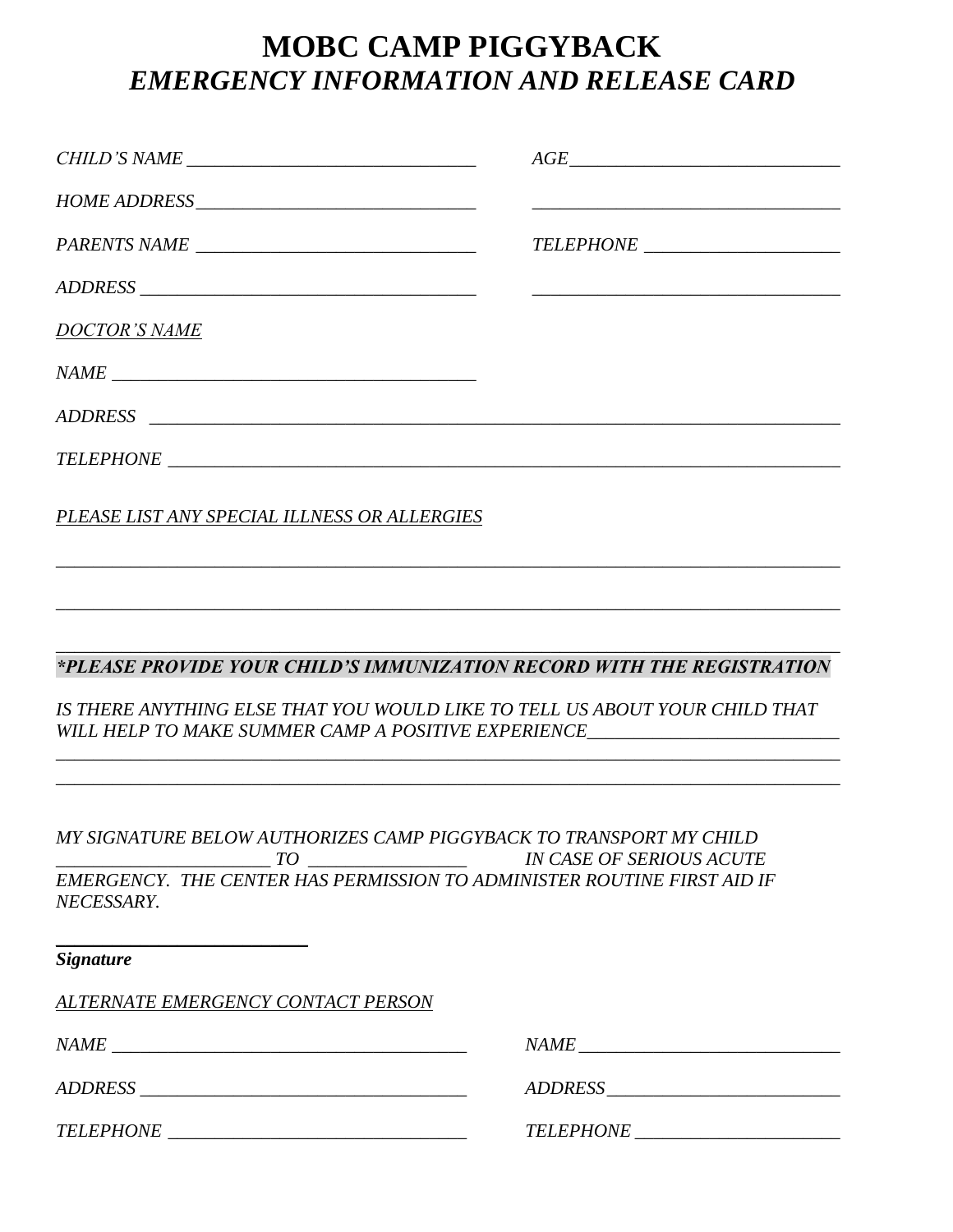# *MOBC Camp Piggyback CONTRACT TERMS & AGREEMENT*

BY COMPLETING AND SIGNING THIS APPLICATION I HEREBY DECLARE THAT ALL SUPPLIED INFORMATION IS CORRECT AND CURRENT. I ALSO AGREE TO THE FOLLOWING TERMS:

- 1. I understand and agree that the **\$75 registration fee is NON-REFUNDABLE** and is due ON THE DATE I RETURN THE REGISTRATION, IN ADDITION TO THE FIRST WEEK'S PAYMENT.
- 2. I understand and agree to pay \$160.00 every week to the *Mount Olive Baptist Church*/*Camp Piggyback*. I understand and agree that this fee is due **WEEKLY** at the beginning of every week regardless of my child's attendance in accordance with the following payment schedule:

| With Registration Form | \$235 |
|------------------------|-------|
| <i>July 5, 2022</i>    | \$160 |
| July 11, 2022          | \$160 |
| <i>July 18, 2022</i>   | \$160 |
| <i>July 25, 2022</i>   | \$160 |
| August 1, 2022         | \$160 |
| August 8, 2022         | \$160 |
| August 15, 2022        | \$160 |

#### *Regular Payment Schedule*

- 3. I understand and agree that *Mount Olive Baptist Church*/*Camp Piggyback* will charge a fee of **\$25.00** for any returned checks.
- 4. I understand and agree that upon notification from *MOBC Camp Piggyback* of a returned check I will make payment within **48 hours**. I further understand that if I do not make payment my child will be suspended from the program until payment has been made.
- 5. I understand and agree that field trips will be at an extra fee upon my approval. I further understand that all field trip payments are due in accordance to the following:

All field trips must be paid two weeks in advance of the scheduled outing or

Absolutely no payments will be accepted on the day of the outing. Additionally, I understand that all campers are expected to participate in all field trips and that if my child is unable to attend I will make alternate arrangements for their care.

- 6. I understand and agree that MOBC Camp Piggyback will assess a \$10 late fee for every 15 minutes or part thereof if I am late picking up my child.
- *7.* I understand that photos will be taken of camp activity and hereby give permission.

*PARENT SIGNATURE*

*\_\_\_\_\_\_\_\_\_\_\_\_\_\_\_\_\_\_\_\_\_\_\_\_\_\_\_\_\_\_\_\_\_\_\_\_\_\_\_\_\_*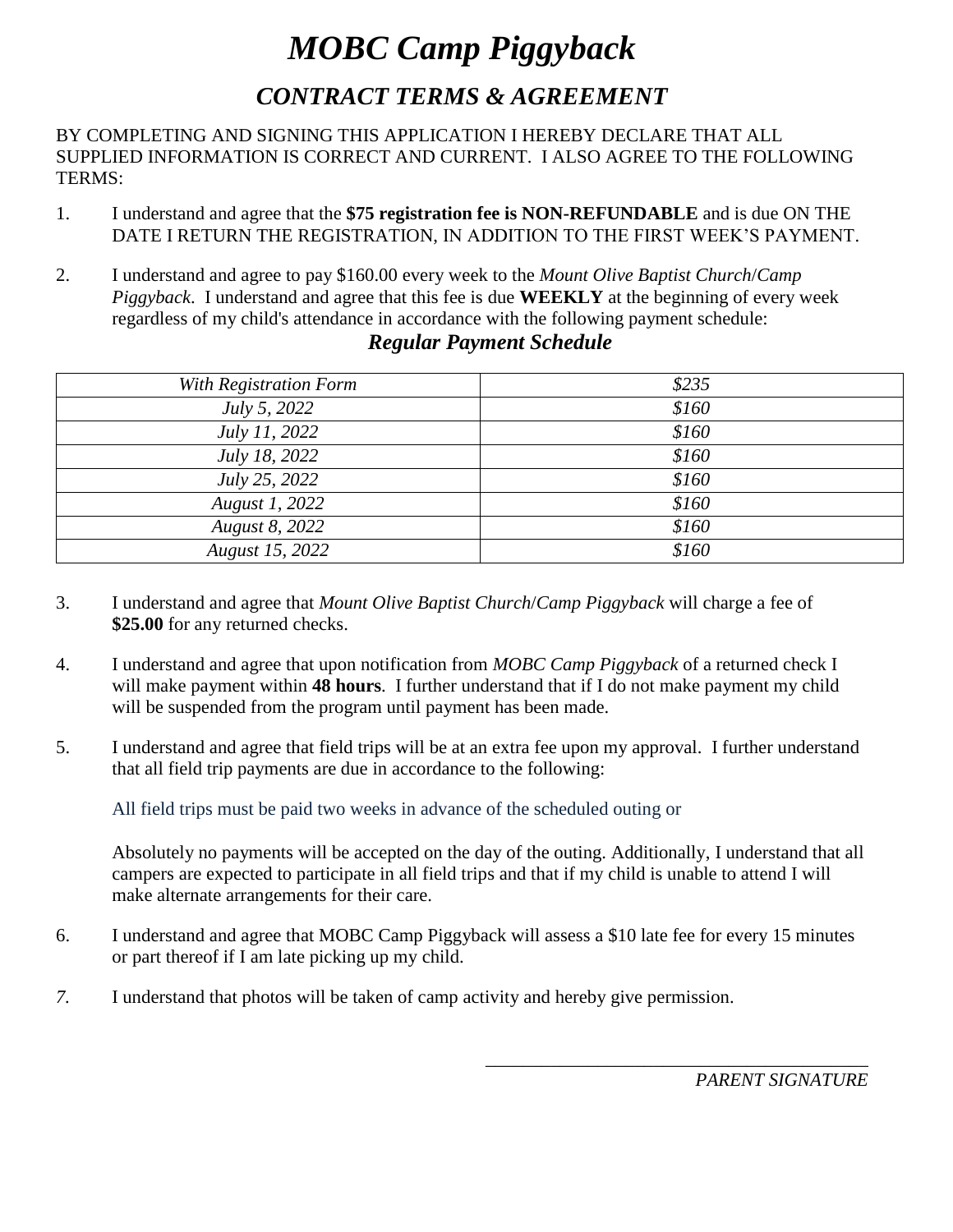# **MOBC Camp Piggyback**

*260 Central Avenue Hackensack, NJ 07601 201-489-6888 201-489-6597(FAX)*

### *PERMISSION SLIP*

*I GIVE PERMISSION FOR MY CHILD \_\_\_\_\_\_\_\_\_\_\_\_\_\_\_\_\_\_\_\_\_\_\_\_\_\_\_\_\_\_\_ TO PARTICIPATE IN FIELD TRIPS AND GIVE CONSENT FOR THE ABOVE NAMED CHILD TO BE TAKEN OFF THE PREMISES WITH AUTHORIZED PERSONNEL OF MOUNT OLIVE BAPTIST CHURCH CAMP PIGGYBACK PROGRAM.*

|                                                                                 | Date:                                                                                                                                                                                                                                                                                                                                                                                                                                             |
|---------------------------------------------------------------------------------|---------------------------------------------------------------------------------------------------------------------------------------------------------------------------------------------------------------------------------------------------------------------------------------------------------------------------------------------------------------------------------------------------------------------------------------------------|
| <b>Emergency Contacts:</b>                                                      |                                                                                                                                                                                                                                                                                                                                                                                                                                                   |
|                                                                                 | $Name: ____________$                                                                                                                                                                                                                                                                                                                                                                                                                              |
| Telephone Number: _______________                                               |                                                                                                                                                                                                                                                                                                                                                                                                                                                   |
|                                                                                 |                                                                                                                                                                                                                                                                                                                                                                                                                                                   |
| Telephone Number: ________________                                              |                                                                                                                                                                                                                                                                                                                                                                                                                                                   |
| following consent will be used:                                                 | In the event serious acute emergencies and the above persons cannot be reached, the                                                                                                                                                                                                                                                                                                                                                               |
| medication to my child.                                                         | serious medical emergency for a qualified medical doctor to administer any treatment and/or                                                                                                                                                                                                                                                                                                                                                       |
| $Signature: \_\_\_\_\_\_\_\_\_\_\_\_\_\_\_\_\_\_\_\_\_\_\_\_\_\_\_\_\_\_\_\_\_$ | Date: $\frac{1}{\sqrt{1-\frac{1}{2}} \cdot \frac{1}{2} \cdot \frac{1}{2} \cdot \frac{1}{2} \cdot \frac{1}{2} \cdot \frac{1}{2} \cdot \frac{1}{2} \cdot \frac{1}{2} \cdot \frac{1}{2} \cdot \frac{1}{2} \cdot \frac{1}{2} \cdot \frac{1}{2} \cdot \frac{1}{2} \cdot \frac{1}{2} \cdot \frac{1}{2} \cdot \frac{1}{2} \cdot \frac{1}{2} \cdot \frac{1}{2} \cdot \frac{1}{2} \cdot \frac{1}{2} \cdot \frac{1}{2} \cdot \frac{1}{2} \cdot \frac{1}{2}$ |

*I understand that although the students will be supervised by Camp Piggyback staff, I do assume the risk in my son's/daughter's participation in the event. I acknowledge that I will not seek to have the Mount Olive Baptist Church Camp Piggyback held liable in the event that any accident, injury, loss of property or any other circumstance or incident occurs during or as a result of my son's/daughter's participation in the field trip. This release of liability includes accident, injury, loss, or damages to the student, as well as, to other individuals or property which may result from the student's participation in the event. I hereby release and agree to hold harmless Mount Olive Baptist Church, Camp Piggyback, its officials, agents and employees, from any claims arising out of my son's/daughter's participation in the event(s).*

*Signature: Date:*